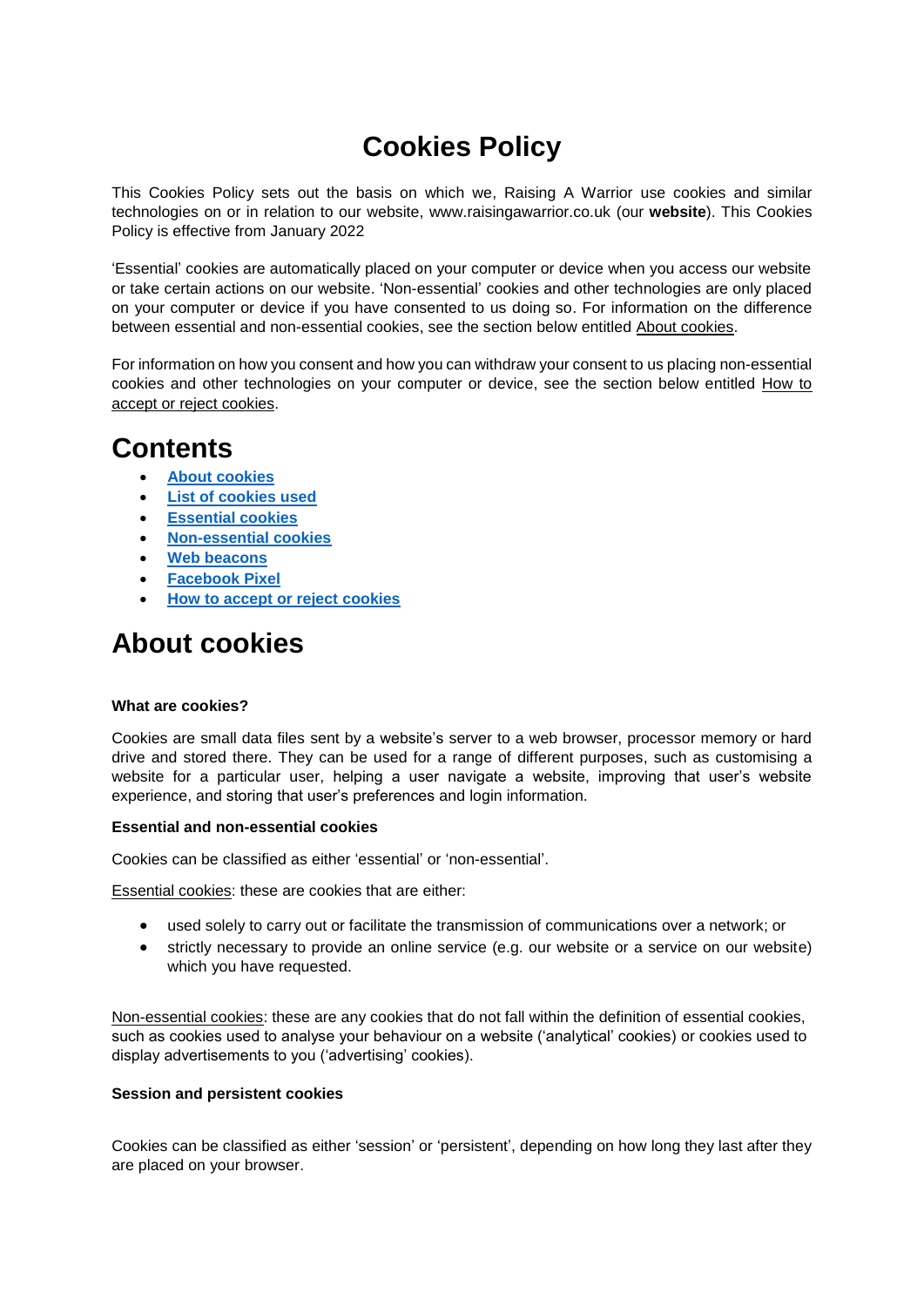Session cookies: session cookies last for as long as you keep your browser open. They expire when you close your browser.

Persistent cookies: persistent cookies expire at a fixed point in time or if you manually delete them from your browser, whichever occurs first.

## **First and third party cookies**

Cookies can be classified as 'first party' or 'third party'.

First party cookies: these are cookies placed on your device by our website domain.

Third party cookies: these are cookies placed on your device by third party website domains.

If you require further information about cookies in general, please visit [www.allaboutcookies.org](http://www.allaboutcookies.org/)

# <span id="page-1-0"></span>**List of cookies used**

We use the following cookies on or in relation to our website:

| <b>Name of Cookie</b>   | <b>Essential</b><br>or<br>Non-essential? | of<br>Type<br>cookie | First or<br><b>Third</b><br>party? | <b>Session</b><br><b>or</b><br>Persistent? | <b>Expiry Time</b> | <b>Purpose</b>               |
|-------------------------|------------------------------------------|----------------------|------------------------------------|--------------------------------------------|--------------------|------------------------------|
| AWSALBCORS              | Essential                                | Functional           | <b>Third</b><br>party              | Session                                    | 6 days             | Optimise user<br>experience  |
| <b>HS</b>               | Essential                                | Functional           | First<br>party                     | Session                                    | $\Omega$           | Provides browser<br>security |
| <b>SSR-CACHING</b>      | Essential                                | Functional           | First<br>party                     | Session                                    | 1 Day              | Cache function               |
| <b>XSRF-TOKEN</b>       | Essential                                | Functional           | First<br>party                     | Session                                    | $\Omega$           | Provides browser<br>security |
| fedops.logger.sessionId | Non Essential                            | Analytical           | First<br>party                     | Persistent                                 | 12 Months          | Analytical cookie            |
| <b>SVSESSION</b>        | Non Essential                            | Analytical           | First<br>party                     | Session                                    | 2 Years            | Analytical cookie            |

# <span id="page-1-1"></span>**Essential cookies**

These are cookies which are strictly necessary for our website to be able to operate or to provide you with a service on our website which you have requested. We use the following essential cookies on our website:

first party session cookies to remember your input when you fill in an online form over several pages on our website. These cookies are: SSR-CACHING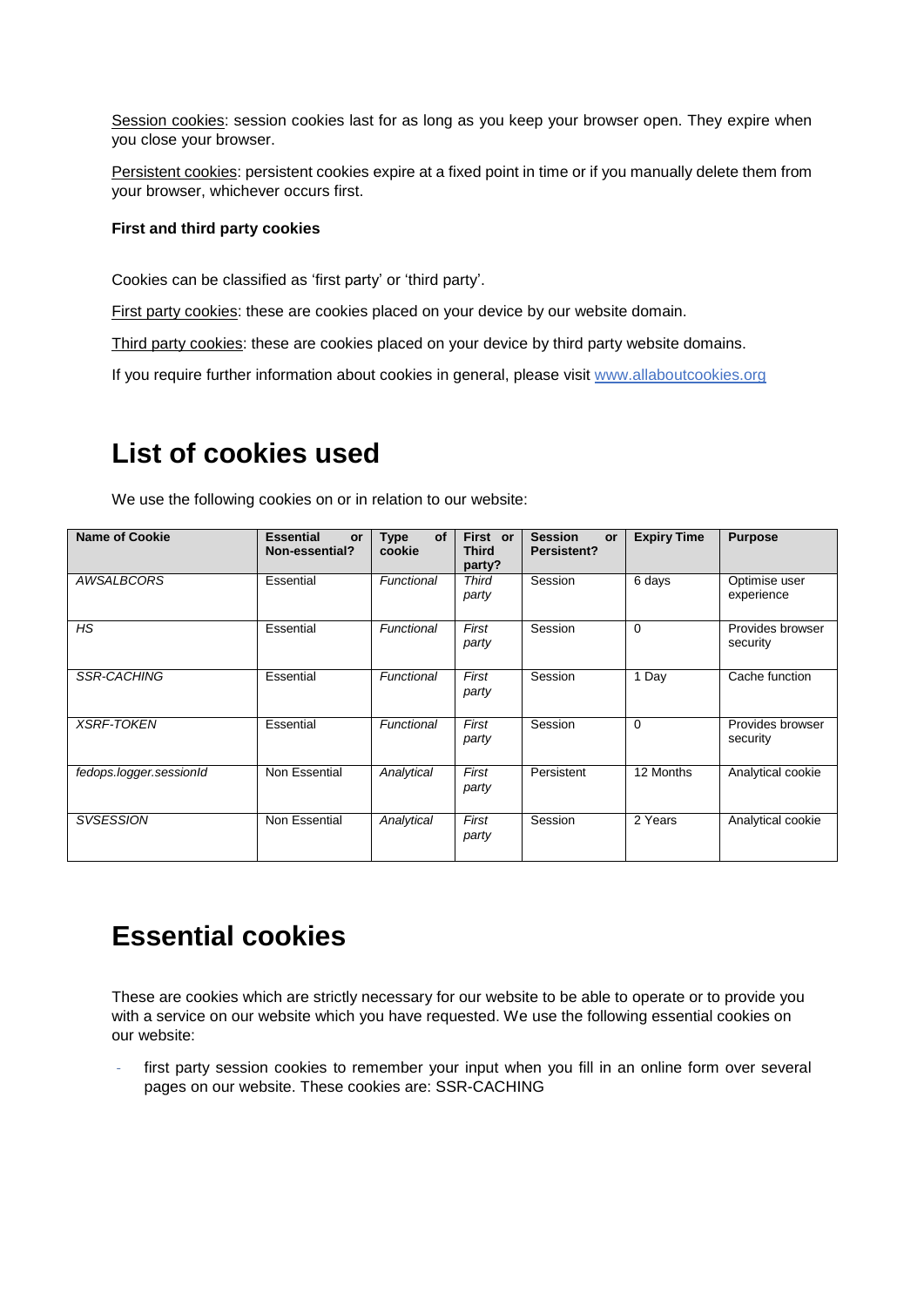#### How to opt out of essential cookies

Most browsers allow you to block all cookies, including essential cookies. Please note, however, that if you block all cookies, parts of our website and its functionality may not work or display properly.

You can delete existing cookies from your browser by clearing your browsing data and ensuring that the option to delete cookies is selected.

For more detailed information on how to accept and reject cookies, including guidance for specific browsers, please see the section below entitled How to accept or reject cookies

# <span id="page-2-0"></span>**Non-essential cookies**

We use the following types of non-essential cookies on our website:

- **Functional cookies**
- **Analytical (or performance) cookies**
- **Targeting (or advertising) cookies**

### **Functional cookies**

These are cookies that are designed for purposes such as enhancing a website's functionality. These are either not strictly essential for the website or functionality which you have requested to work, or are cookies which serve non-essential purposes in addition to their essential purpose. We use the following functional cookies on our website:

Third party session cookies to improve our website's appearance our website and personalise it for you. These cookies are: AWSALBCORS These cookies expire after 6 Days.

#### How to opt in or out from functional cookies

See the section below entitled How to accept or reject cookies

#### **Analytical (or performance) cookies**

Analytical (or performance) cookies track and gather data about what a user does on a website. These cookies are not essential for our website or its functionality to work. We use the following analytical cookies on our website:

first party persistent cookies to analyse users' access to and use of our website and its features. These cookies are: fedops.logger.sessionId. These cookies expire after 12 months.

The information we collect using analytical cookies is collected on an anonymised basis.

#### More information

Google Analytics cookies are classified as first party cookies as they are set by our website domain, although Google collects and processes information from our use of Google Analytics. To find out more about how Google handles information collected from Google Analytics, see Google Analytics' privacy policy, which is available here:<https://support.google.com/analytics/answer/6004245>

For information on how Google uses data from cookies it uses, please visit [www.google.com/policies/privacy/partners/](https://www.google.com/policies/privacy/partners/)

#### How to opt in or out from analytical cookies

See the section below entitled How to accept or reject cookies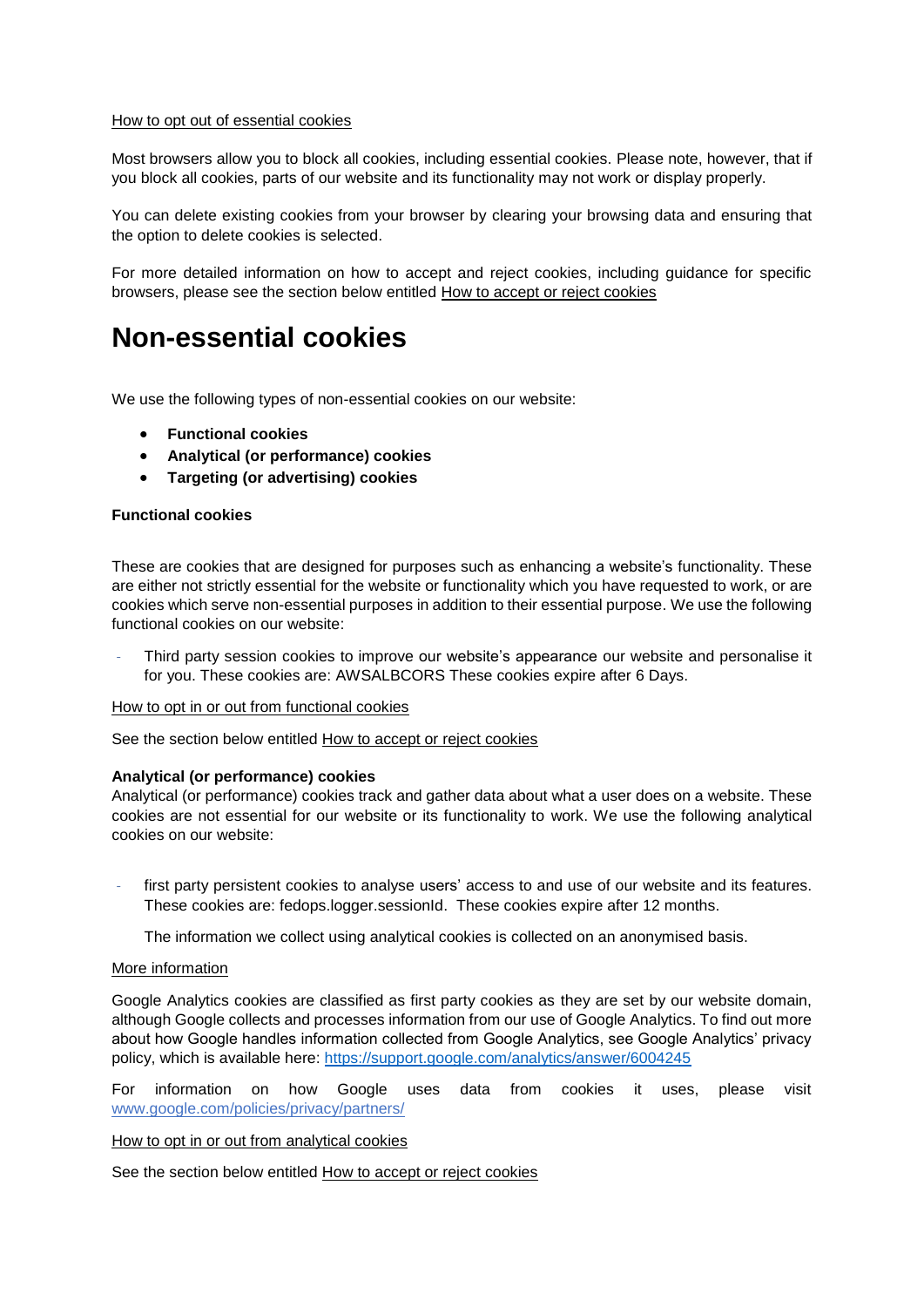To opt out of Google Analytics tracking across all websites in general, you can do so here: <http://tools.google.com/dlpage/gaoptout>

### **Targeting (or advertising) cookies**

Targeting (or advertising) cookies record information about your visit to and use of our website, for advertising purposes. We use the targeting cookies for the following purposes on our website

first party session cookies to display advertisements to you based on your interests and to measure their effectiveness. These cookies are: SvSession. These cookies expire after 2 years.

How to opt in or out from advertising cookies

See the section below entitled How to accept or reject cookies

Processing information about you contained in or obtained from advertising cookies

we process information about you contained in or obtained from advertising cookies in our legitimate interests.

#### More information

For information about the cookies Google uses in relation to the above, see the 'Advertising' section on the Types of cookies used by Google page in Google's cookies policy, which is available here: <https://www.google.com/policies/technologies/types/>

For information about how Google uses data from cookies for its own purposes, please visit the following link [www.google.com/policies/privacy/partners/](https://www.google.com/policies/privacy/partners/)

#### How to opt in or out from third party cookies

See the section below entitled How to accept or reject cookies

# <span id="page-3-0"></span>**Other technologies**

#### **Web beacons**

We and any marketing companies we use also embed web beacons in our marketing emails and/or on our website. Web beacons are small GIF image files which enable us to track your receipt of our marketing emails, how often you view our adverts or website pages, your location, IP address and browser information. Web beacons are activated whenever you open a marketing email or access a page on our website which contains a web beacon. Web beacons transmit data when you view them but are not capable of accessing any other information on your computer. Web beacons are not stored on your hard drive unless you download a GIF image containing them.

Some (but not all) browsers enable you to restrict the use of web beacons by either preventing them from sending information back to their source (for example, when you choose browser settings that block cookies and trackers), or by not accessing the images containing them (for example, if you select a 'do not display images (in emails)' setting in your email server).

#### How to opt in or out

See the section below entitled How to accept or reject cookies

#### **Facebook Pixel**

We use Facebook Pixel on our website. Facebook Pixel is a tracking code which allows us to track and monitor the success of advertisements we use on Facebook and to improve the effectiveness of those advertisements by recording information such as the device you used to access our website and the